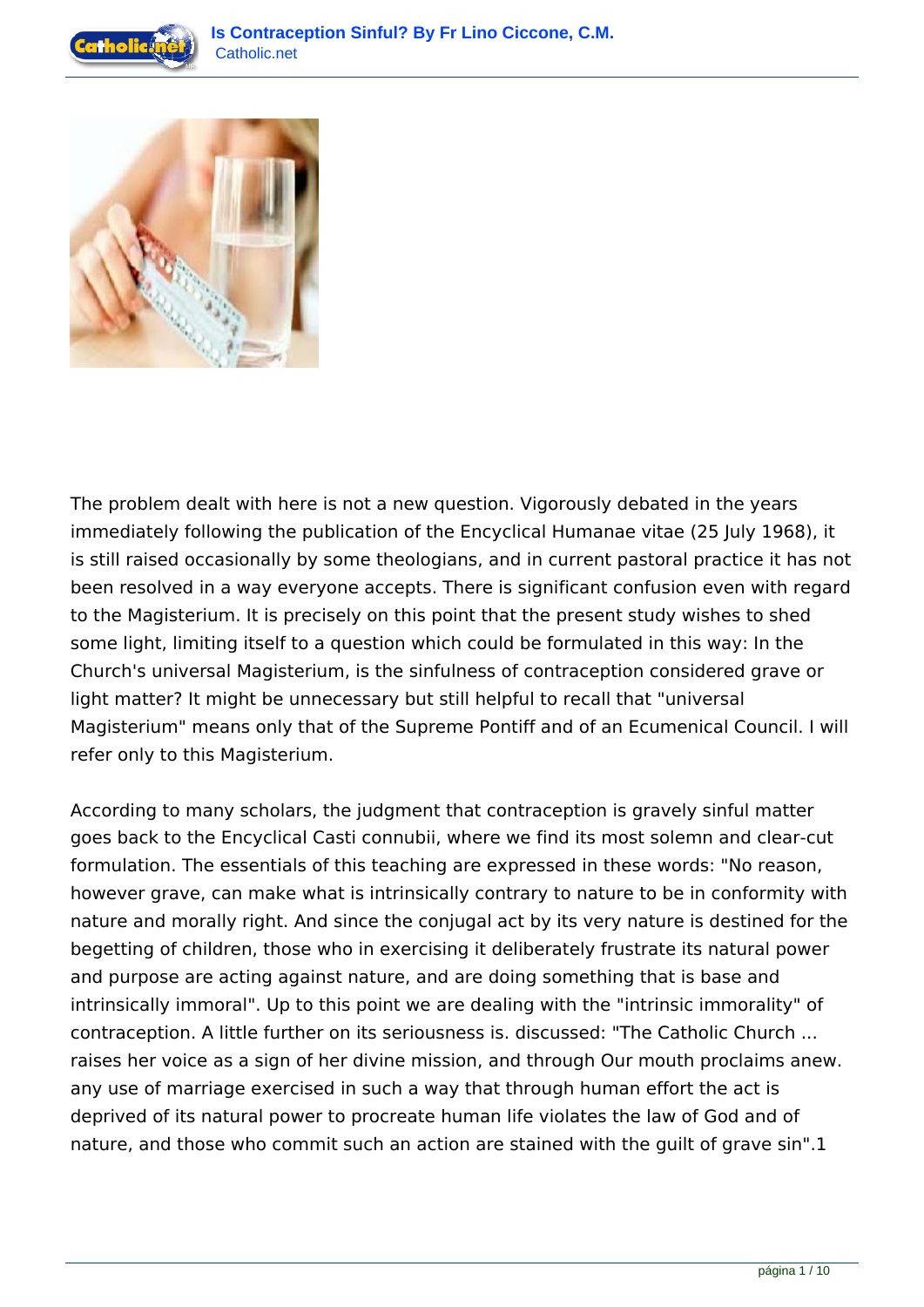

Many maintain that in its later documents the Magisterium clearly kept the first part of that doctrine, i.e., the intrinsic immorality of contraception, but did not retain the second, i.e., the gravity of the sin. In this "silence" of the Magisterium, these same scholars see a sufficient reason for asserting that the moral gravity of contraception is no longer part of the Church's teaching on the matter. As a result, the use of contraception is not to be considered gravely sinful matter and, therefore, using contraceptives is not a mortal sin. In my opinion, however, the problem should be dealt with more carefully. It must be determined whether the Magisterium has really dropped the substance of that teaching, or whether it has merely given it a different formulation. In other words: it is a question of determining whether or not the gravity of the immorality constituted by contraception is still asserted by the Magisterium in different but substantially equivalent terms.

The first thing to be noted is that the Magisterium's alleged "shelving" of the Encyclical Casti connubii on this point is anything but obvious. On the contrary, it was explicitly confirmed by the Second Vatican Council. In n. 51 of Gaudium et spes the statement that "In questions of birth regulation the sons of the Church ... are forbidden to use methods disapproved by the Magisterium" refers, in its famous note 14, to the documents containing this condemnation. The first one mentioned is "Pius XI, Litt. Encycl. Casti connubii: AAS 22 (1930), pp. 559-561; Denz. 2239-2241 (3716-3718)", i.e., the passage quoted above in its essentials, where contraception is declared a grave sin. It is hard to imagine a more authoritative and solemn confirmation. It is hardly "silence" or the abandoning of this teaching of Casti connubii by the later Magisterium! The point of departure for the theory proposed by these scholars, however few or many, is anything but solid.

# **Pope Paul VI**

Let us go further, however, in the examination we have proposed. In this study, great weight must be put on the Encyclical Humanae vitae (25 July 1968) and its author, Paul VI. This document is constantly referred to, in fact, by later documents, including the most authoritative one, the Post-Synodal Apostolic Exhortation Familiaris consortio (22 November 1981 ).2 Obviously, no one knows better than Paul VI what he meant to teach with the Encyclical he published.

For the problem we are concerned with there are several helpful statements that he made a few years prior with regard to the problem that would be the theme of the Encyclical, whose title is De propagatione humanae prolis recte ordinanda, or "The correct regulation of human birth". On 23 June 1964, using the opportunity presented to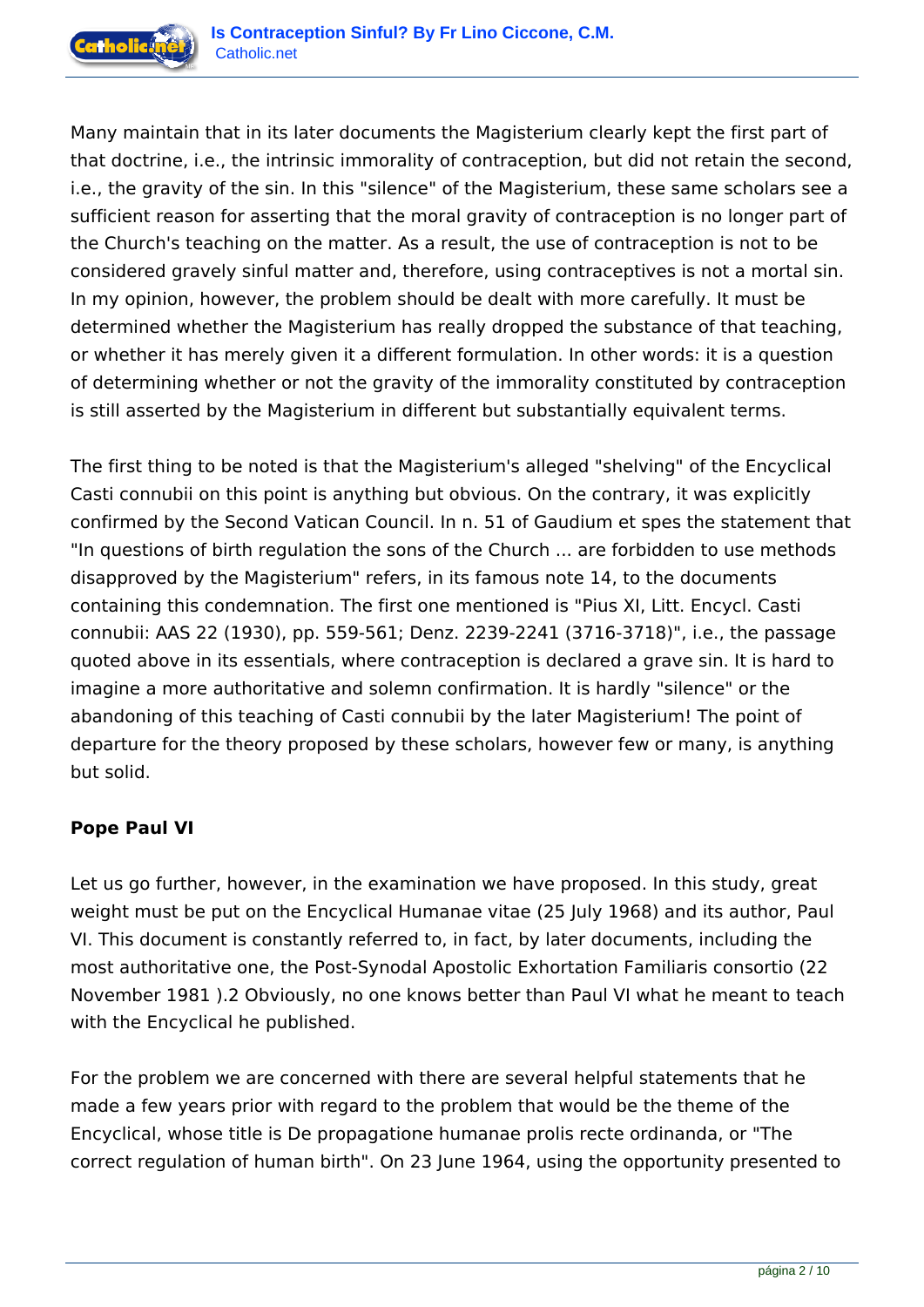

him by the offering of name-day wishes by the Cardinals and the Roman Curia, Paul VI announced that a pontifical study commission had been set up by his predecessor John XXIII and he made a few clarifications about the problem of birth regulation. Our interest here is how the Pope described the problem, which clearly concerned the moral evaluation of the ways or means for properly regulating births: "an extremely serious problem: it concerns the sources of human life; ... It is an extremely complex and delicate problem ".3

Scarcely had the Encyclical been published on 29-30 July 1968 in L'Osservatore Romano, when the Pope devoted his General Audience of 31 July to it, offering valuable interpretive keys to reading the document.4 For our problem several passages are of particular interest; there we can clearly see the importance that the Pope puts on the problem and on the solution given to it: "It clarifies a fundamental chapter in the personal, married, family and social life of man". He says this at the beginning of the address, and towards the end he insists: "it is a question that deals with an extremely delicate and important aspect of human existence". Thus the same idea expressed in the address of 23 June 1964 is stated again in other words.

A preliminary conclusion is clear: one of the most important issues is this problem and the solution given to it by the. Magisterium, an essential part of which includes the moral condemnation of contraception.

A significant confirmation of this judgement, also contained in the address of 31 July 1968, is the Pope's dramatic and painful seriousness in confiding that he spent four years of reflection, study, consultation and prayer to reach the certitude of giving the Church and the entire human race the confirmation of a moral truth guaranteed by its conformity with "God's plan for human life". Extended passages of the address should be quoted here. But I have to restrict myself to a few sentences. "The first feeling was that of a very grave responsibility... We confide to you that this feeling caused us much spiritual suffering. Never before have We felt so heavily, as in this situation, the burden of Our office". And further on: "How often have We felt almost overwhelmed.... How -many times, humanly speaking, have We felt the inadequacy of Our poor person to cope with the formidable apostolic obligation of having to make a pronouncement on this matter! How many times We trembled before the alternatives of an easy condescension to current opinions, or of a decision that modern society would find difficult to accept, or that might be arbitrarily too burdensome for married life!".

Nothing could be clearer than the fact that for Paul VI the problem and its solution had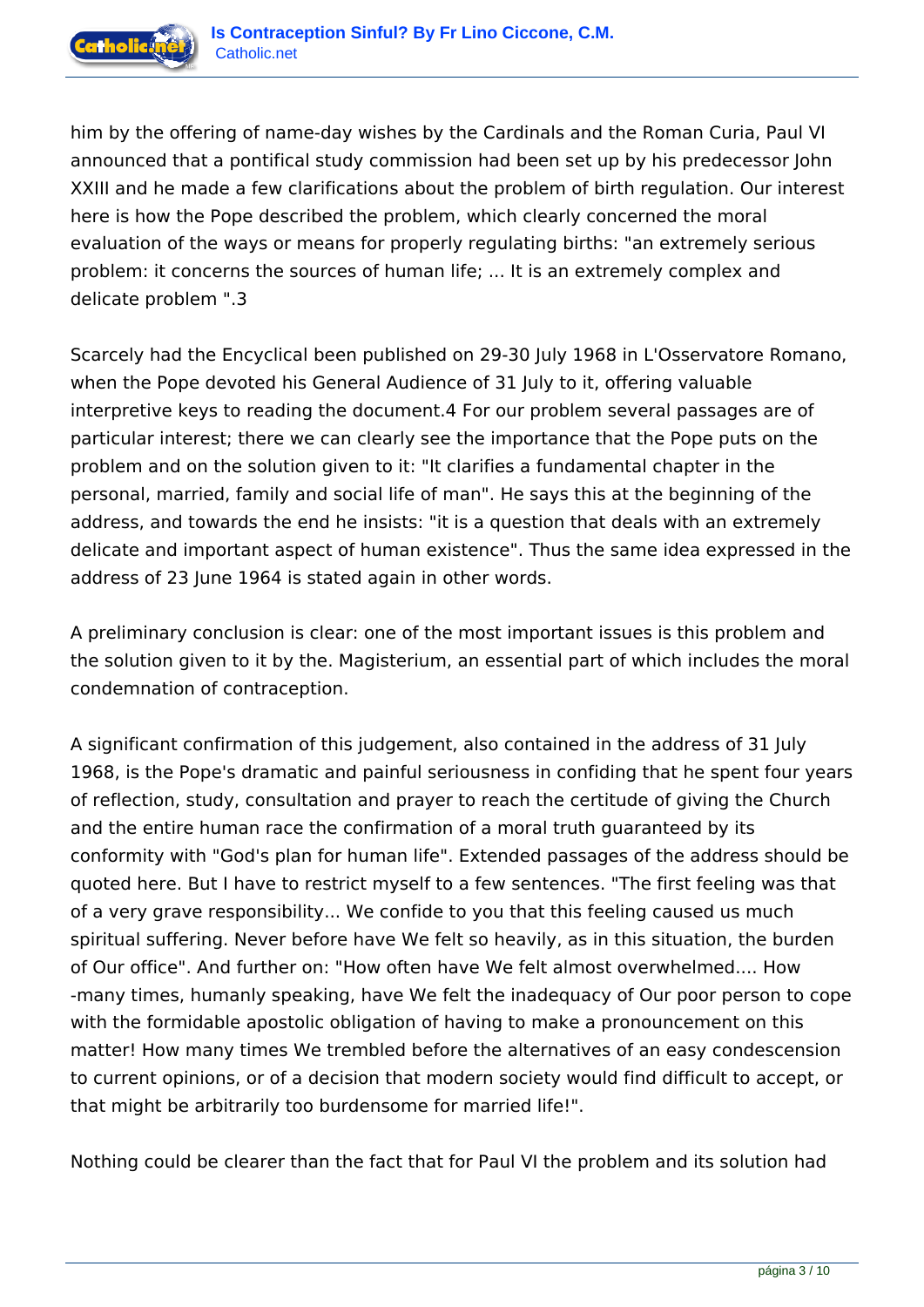

such weight and importance that one cannot accept the hypothesis that a slight moral disorder, on the lines of "venial sin", is at stake. It is clear then, merely on the basis of these few points, that for the Magisterium contraception is such a morally disordered form of behavior that it constitutes gravely sinful matter.

We must ask, however, what grounds does the Magisterium offer for this sort of position. But before moving in this direction, I think it would be helpful to clarify a few things about "grave matter". In every form of human behavior, one or more values are at stake, for example, life, love, fidelity, solidarity, etc. When important values are at stake, and a given way of acting seriously compromises them, this serious compromise of an important value is what constitutes gravely sinful matter. Therefore, we will find an answer to the question we raised, if we gather from the teaching of the Magisterium an indication of the important values at stake in the conjugal act and the serious way they are compromised by the use of contraceptives.

# **Pope John Paul II**

It is inevitable in this research that more attention should be focused on the Magisterium of John Paul II, without disregarding, of course, that of Paul VI. It is actually the current Pope, who, thanks to the developments gradually made by anthropology and the human sciences regarding the meanings and values of human sexuality, has been able to give a broad, systematic development to the anthropological and theological foundations of the Church's moral doctrine in this area. He has done so in many addresses, and more extensively and systematically in the last part of his well-known Wednesday catechesis on Human Love in the Divine Plan.

A detailed analysis of all this material is simply unthinkable in this essay. I will have to limit myself to a few essential elements, with some quotations among the many that could be adduced, but which I hope will be sufficient for our purpose.

I would first like to stress that Paul VI, the Council, but even more John Paul II have clearly shown that they have accepted and utilized the recent advances in the conception of human sexuality as language, i.e., as the sensible expression of the person's interior realities in an interpersonal relationship. In this perspective, the discovery and presentation of the ethical demands inherent in the exercise of sexuality becomes clearer and more persuasive, when its genital component is also involved in this exercise, as occurs in the conjugal act. These demands, in fact, follow the pattern of those required for interpersonal communication that corresponds to the dignity of each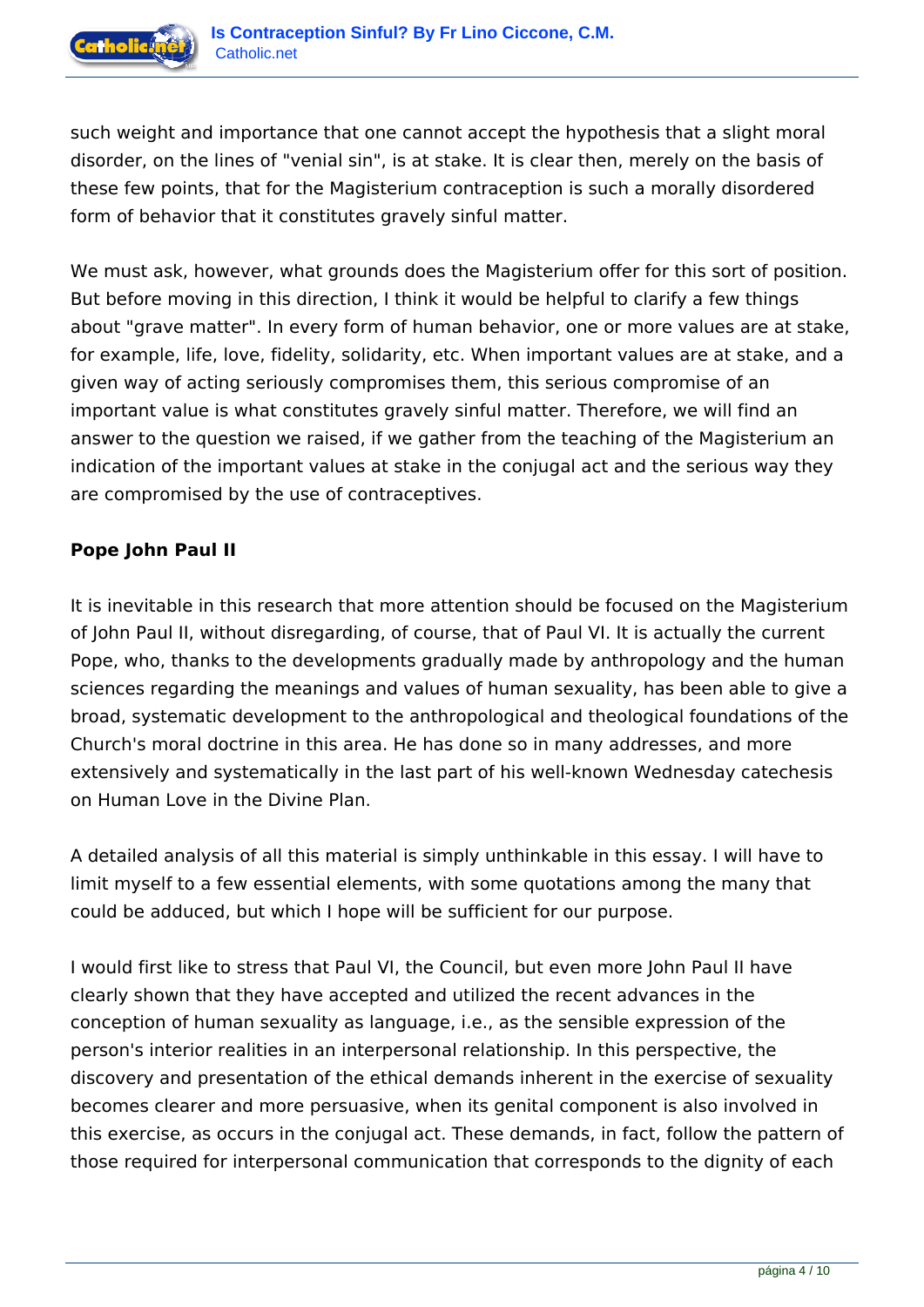

of the two partners.

In Gaudium et spes, the conjugal act is seen as the privileged and characteristic expression of conjugal love (n. 49), and in its turn, conjugal love is said to be constitutionally ordered to the transmission of life, or procreation (n. 50). "Love" and "Life" are thus the two essential values at stake in the conjugal act - values obviously of primary importance.

Paul VI says basically the same thing when he makes the "meanings" of the conjugal act the focal point and bases its ethical demands on the principle of the inseparability of the two meanings contained structurally in the act, the unitive meaning and the procreative: "This particular doctrine ... is based on the inseparable connection ... between the unitive significance and the procreative significance.... The marriage act, because of its fundamental structure, while it unites husband and wife in the closest intimacy, also brings into operation laws written into the actual nature of man and of woman for the generation of new life. And if each of these essential qualities, the unitive and the procreative, is preserved, the use of marriage fully retains its sense of true mutual love and its ordination to the supreme responsibility of parenthood to which man is called" (Humanae vitae, n. 12). The Pope had already stressed the profound link between love and life by including "totality" and "fruitfulness" among the essential, undeniable qualities that love must have if it is to be authentically conjugal. Totality, in fact, does not allow exceptions or reservations of any sort; fruitfulness is directed to transmitting life (cf. Humanae vitae, n. 9).

Following this line in Familiaris consortio, John Paul II goes on to state: "'The total physical self-giving would be a lie if it were not the sign and fruit of a total personal selfgiving, in which the whole person ... is present if the person were to withhold something..., by this very fact he or she would not be giving totally" (n. 11). Then with compelling logic, when he goes on in the same document to discuss the subject of contraception, the Pope offers in a complex paragraph an illuminating panorama of the values destroyed by contraception.

It bears repeating here in its entirety: "When couples, by means of recourse to contraception, separate these two meanings that God the Creator has inscribed in the being of man and woman and in the dynamism of their sexual communion, they act as 'arbiters' of the divine plan and they 'manipulate' and degrade human sexuality - and with it themselves and their married partner - by altering its value of 'total' self-giving. Thus the innate language that expresses the total reciprocal self-giving of husband and wife is overlaid, through contraception, by an objectively contradictory language,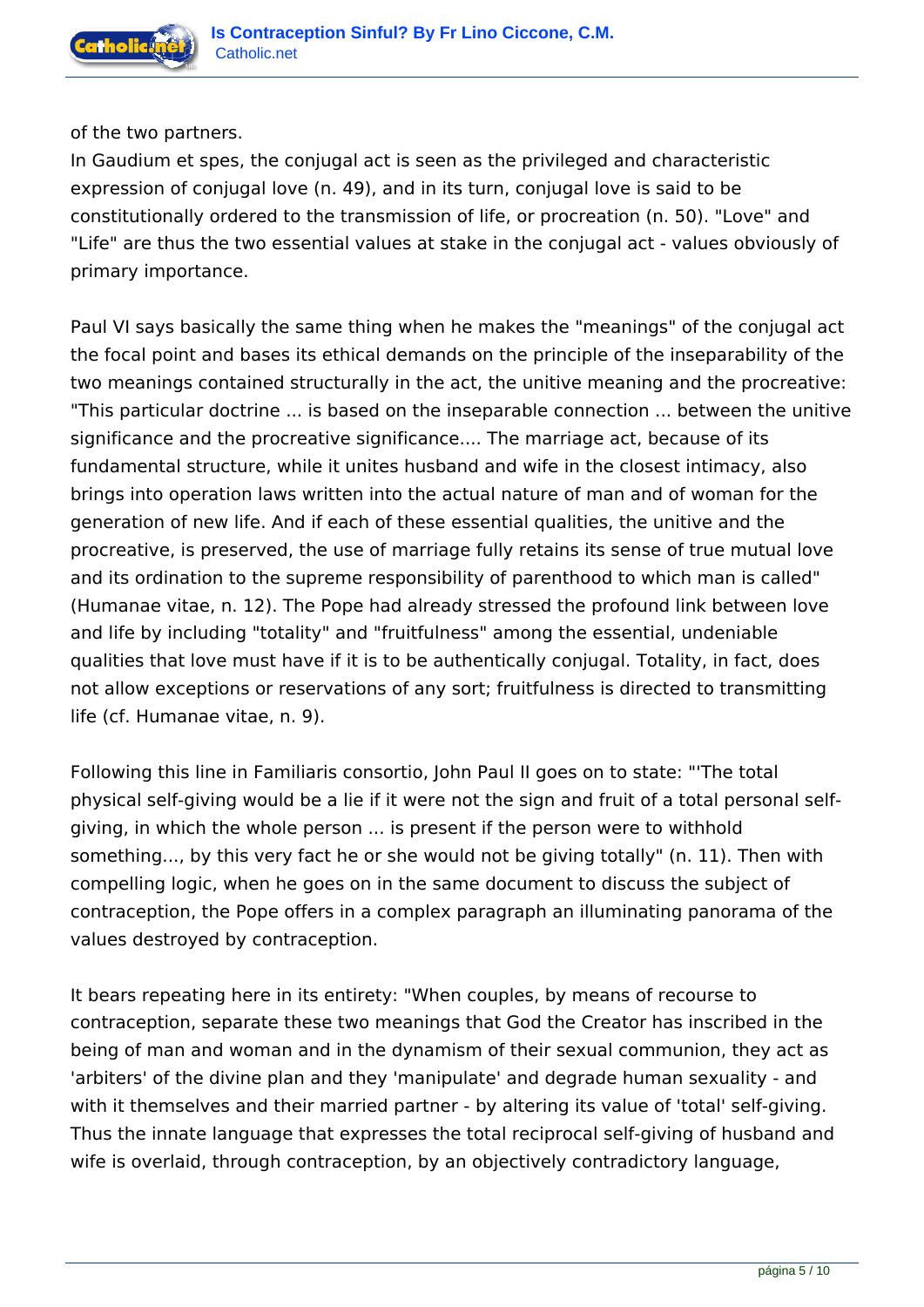

namely, that of not giving oneself totally to the other. This leads not only to a positive refusal to be open to life but also to a falsification of the inner truth of conjugal love, which is called upon to give itself in personal totality" (n. 32).

For greater clarity it would help to outline the series of values objectively destroyed by contraception:

1) the refusal to be recognized as God's "ministers" and "collaborators" in the transmission of life;

2) the claim to be the "arbiters" of the divine plan;5

3) the degradation of human sexuality and, thus, of one's own person and of one's spouse;

- 4) falsification of sexual language to the point of making it objectively contradictory;
- 5) elimination of any reference to the value of life;
- 6) a mortal wound ("falsification of the inner truth") of conjugal love itself.

The "no" to life, which the use of contraceptives cries out by its very name, can thus be seen first and foremost as a "no to God". This had already been forcefully stressed by Paul VI in Humanae vitae. This passage also bears repeating in its entirety: "... a reciprocal act of love, which jeopardizes the capacity to transmit life which God the Creator, according to particular laws, inserted therein, is in contradiction with the design constitutive of marriage, and with the will of the Author of Life., To use this divine gift while destroying, even if only partially, its meaning and its purpose is to contradict the nature both of man and of woman and of their most intimate relationship, and therefore it is to contradict also the plan of God and his will" (n. 13).

To return to John Paul II, in the final part of the catechesis mentioned above on Human Love in the Divine Plan, when the Pope "rereads" the doctrine of Humanae vitae on contraception, he magisterially develops its individual points. Thus, regarding the offence to the dignity of the person, the Pope does not hesitate to say that this dignity is radically compromised by contraceptive behavior: the model proper to one's relationship with things, i.e., a relationship of dominion, is transferred to the person, who has selfmastery as his "basic constitution", thus depriving man "of his proper subjectivity" and making him "an object of manipulation".6

John Paul II then goes on to develop his reflections, focusing his attention on the conjugal act: as "the authentic language of persons" in which "man and woman reciprocally express themselves in the fullest and deepest way" in their "masculinity and femininity",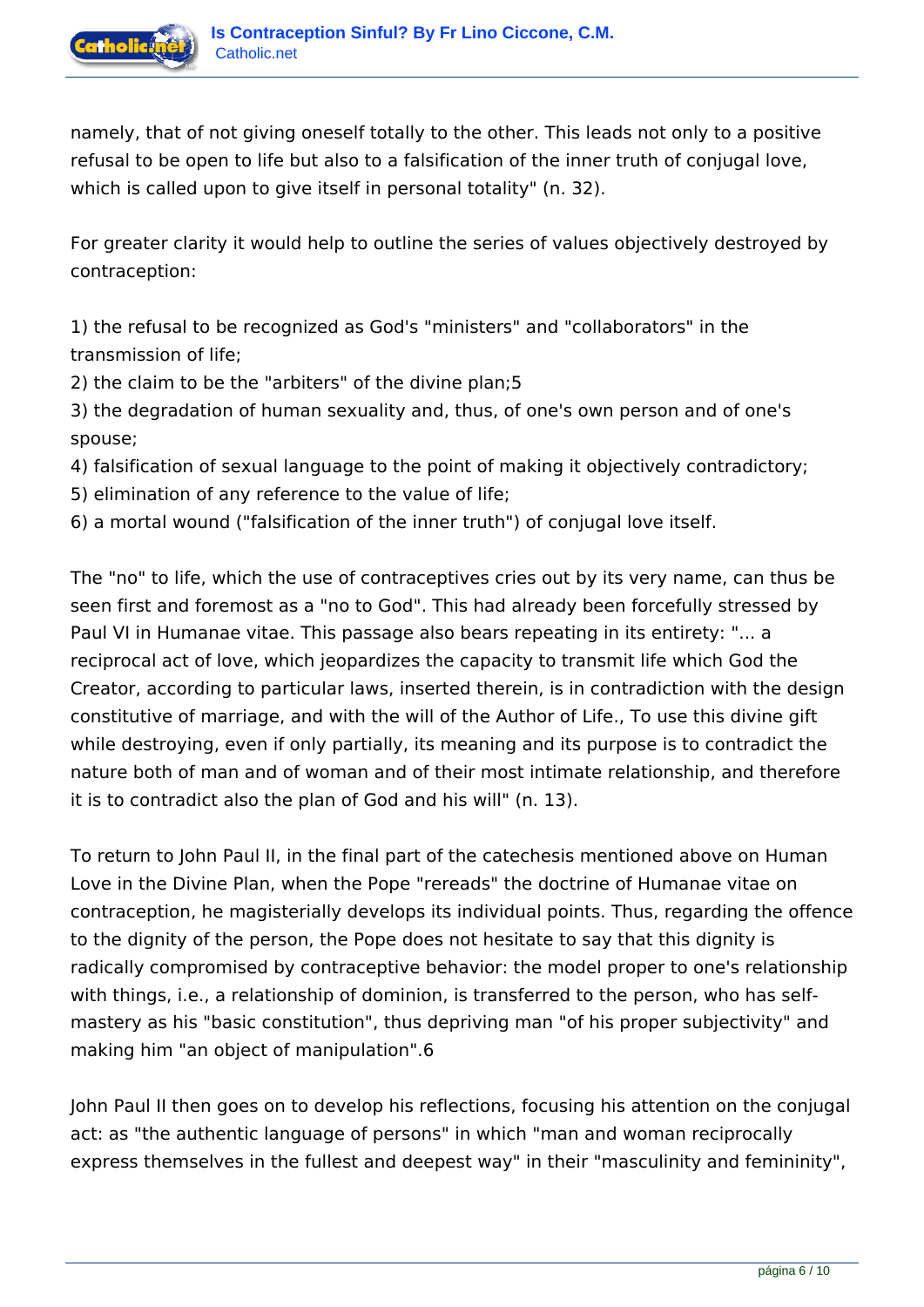

the conjugal act "is subject to the demands of truth". This occurs at two interconnected levels, the personalistic and the theological.

- At the personalistic level, the connection between the two structural meanings of the conjugal act is such that "the one is achieved together with the other and, in a certain sense, through the other". Therefore, "lacking its inner truth, because artificially deprived of its procreative capacity, it also ceases to be an act of love", and consequently, the "bodily union ... does not correspond to the inner truth and dignity of personal communion". Falsification thus becomes total, because there is no more truth "of selfmastery, ... of reciprocal giving and of reciprocal self-acceptance on the part of the person."

- At the theological level, the demands of truth are trampled upon inasmuch as the conjugal union must give expression both to "the truth of the sacrament" understood as the divine plan of which the spouses are ministers and "which 'from the beginning' has been established in the sign of the 'union of flesh' ", and to the truth of the sacrament in the stricter sense. which "is perfected through the conjugal union", in which therefore "man and woman are called to express that mysterious 'language' of their bodies in all the truth proper to it".

### **'Persona humana'**

As the final element, I think it is wholly correct to apply to the moral disorder in the sexual field represented by contraception a general principle recalled in another document of the Magisterium, the Declaration Persona humana: On Certain Questions Concerning Sexual Ethics, issued by the Congregation for the Doctrine of the Faith on 29 December 1975. An entire paragraph, n. 10, is devoted to how one should evaluate forms of behavior which represent a moral disorder in the field of sexuality. The principle is formulated in this way: "the moral order of sexuality involves such high values of human life that every direct violation of this order is objectively serious".

That contraception is a direct violation of the moral order of sexuality is unequivocally a constant teaching of the Magisterium, given the fact that it is described as "intrinsically immoral". The teaching recalled in the Declaration Persona humana fully applies to contraception.

Limits of space do not allow for additional references. But those quoted here are more than sufficient to demonstrate that in the Church's doctrine the conjugal act involves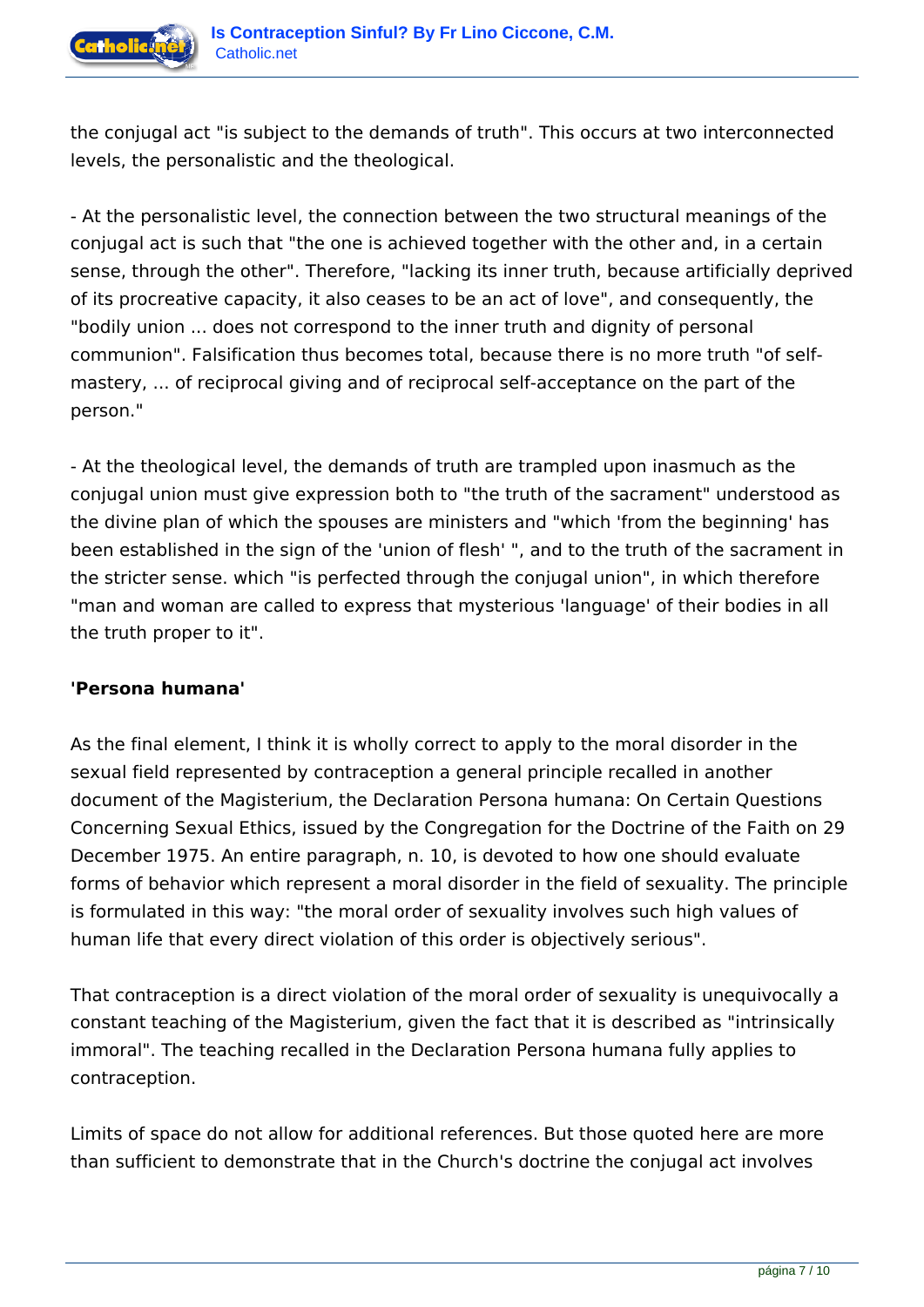

values of enormous moral importance, some of which are even fundamental, and that contraception compromises them so seriously as to destroy them. It is evident then that in the doctrine taught by the Magisterium the use of contraceptives in performing the conjugal act constitutes gravely sinful matter, in addition to being an "intrinsically immoral" action, and thus is never permissible for any reason or purpose whatever.

## **Some concluding reflections**

Further confirmation of the objective moral gravity of contraception can be seen by looking at some of the aspects that this behavior has taken on in our time - something the Magisterium itself has not failed to do.

Preventing the conjugal act from initiating the generative process has been, until the most recent past, a problem for couples, individual couples, for particular reasons and situations. In the society and culture produced by industrialization, through a complex series of factors which cannot even be noted here, a marked reduction in the birth rate has become the expectation and practice of almost all couples. While still being a marital problem, it has also become a social problem. Lastly, it is a political problem, both of internal politics within individual States and of international politics, especially in relations between developed and developing countries. At this level the real dimensions of the problem then were cleverly extended, by raising the specter of a global catastrophe caused by overpopulation (the so-called "P-bomb", i.e., population bomb) and the death of all from hunger. A drastic reduction in the birth rate has assumed the features of crucial Urgency, beginning with the developed countries and then with the others, which are soon blamed for the "population explosion", another emotionally charged term.

With the complicity of governments, international bodies, beginning with the UN and the WHO, and well-financed private organizations, there grew that "conspiracy against life" denounced by John Paul II.7 A conspiracy, the Pope says, "involving even international institutions, engaged in encouraging and carrying out actual campaigns to make contraception, sterilization and abortion widely available. Nor can it be denied that the mass media are often implicated in this conspiracy, by lending credit to that culture which presents recourse to contraception, sterilization, abortion and even euthanasia as a mark of progress and a victory of freedom, while depicting as enemies of freedom and progress those positions which are unreservedly pro-life".8

The mass availability of contraception was the first step on a path of death. This quickly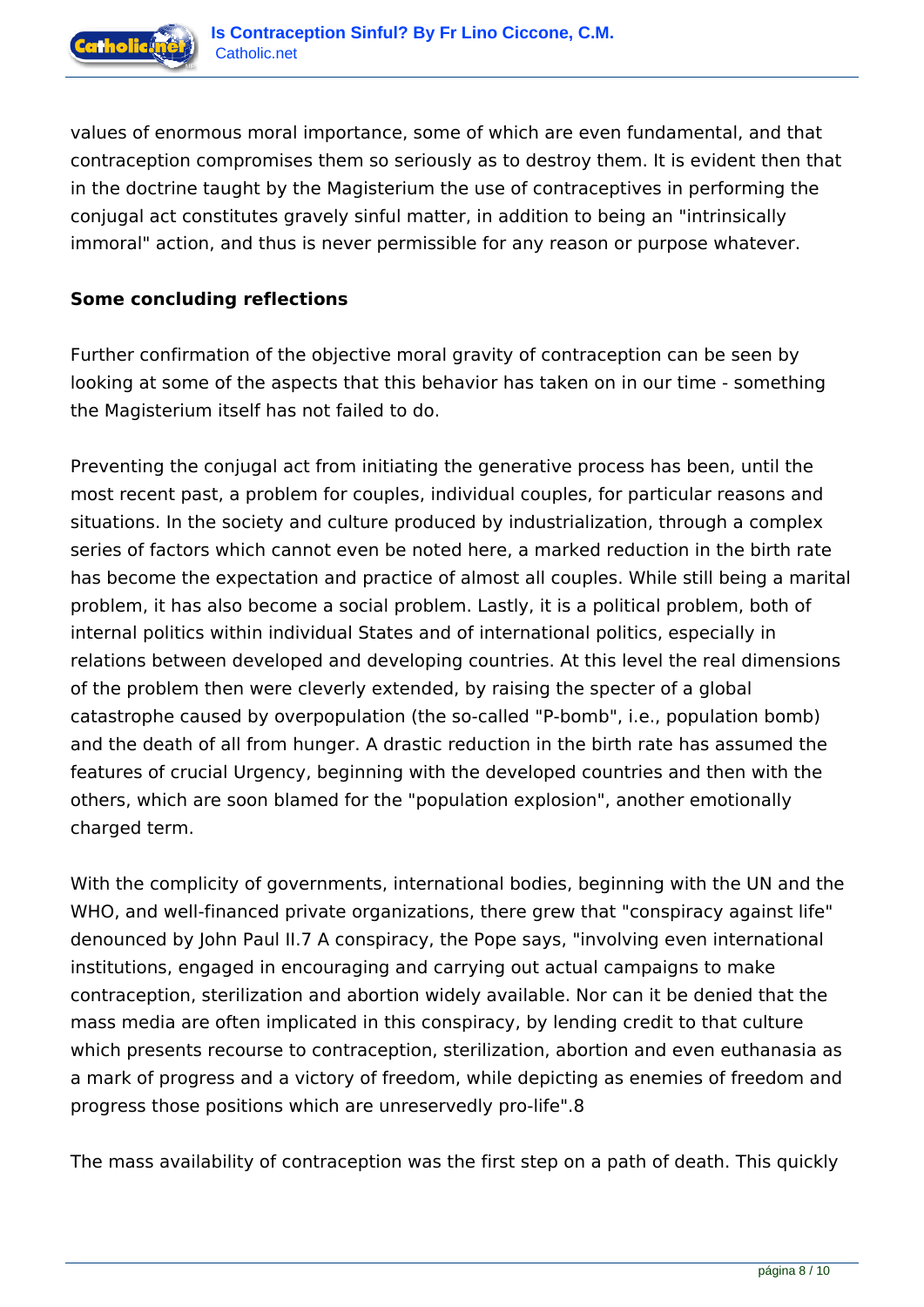

led to a broad "contraceptive mentality", i.e., a widespread attitude of rejecting any unwanted child, thus paving the way to broad social acceptance of sterilization and abortion. The latter, in turn, is becoming the premise for the social acceptance of euthanasia and its legalization.

This immensely tragic destruction of paramount human values in the relations between rich and poor countries does not shrink from cynically abusive policies imposed on poor countries as a condition for receiving financial aid, food and medicine, or from requiring the adoption of measures for quickly achieving zero population growth by every means from contraception to mandatory abortion after the first or second child. A true and very grave crime, all of whose revolting brutality can be seen when one discovers that in many poor countries people have free contraceptives and abortifacients of every sort in abundance, but there are no medicines to save the lives of millions of human beings mowed down, for example, by malaria or other easily curable diseases.

The Magisterium's condemnation has been constant and severe. I merely quote the one stated in Familiaris consortio: "Likewise to be denounced as gravely unjust are cases where, in international relations, economic help given for the advancement of peoples is made conditional on programmes of contraception, sterilization and procured abortion."9

In our contemporary world, therefore, contraception has played and continues to play a primary role in furthering that rampant "culture of death" whose victims' number in the tens of millions every year. This culture also debases human sexuality and perverts love even in its most sublime form of maternal love, when it grants a mother the absurd right to kill the child she is carrying in her womb. A culture moreover which is devastating and seeking to destroy those same values among economically poor and politically defenseless people, who are nevertheless rich in so many human values that have been widely disregarded for a long time in our wealthy countries.

Couples who choose contraception, whether consciously or not, are helping to consolidate and strengthen the roots of this culture. And this choice can only entail responsibilities whose seriousness and weight are difficult to assess but certainly enormous.

### Notes

1. Pius XI, Encyclical Letter Casti connubii (30 December 1930), in Acta Apostolicae Sedis 22 (1930), pp. 559-561.

2 See especially n. 29, where the Pope quotes in inverted commas Proposition 21,